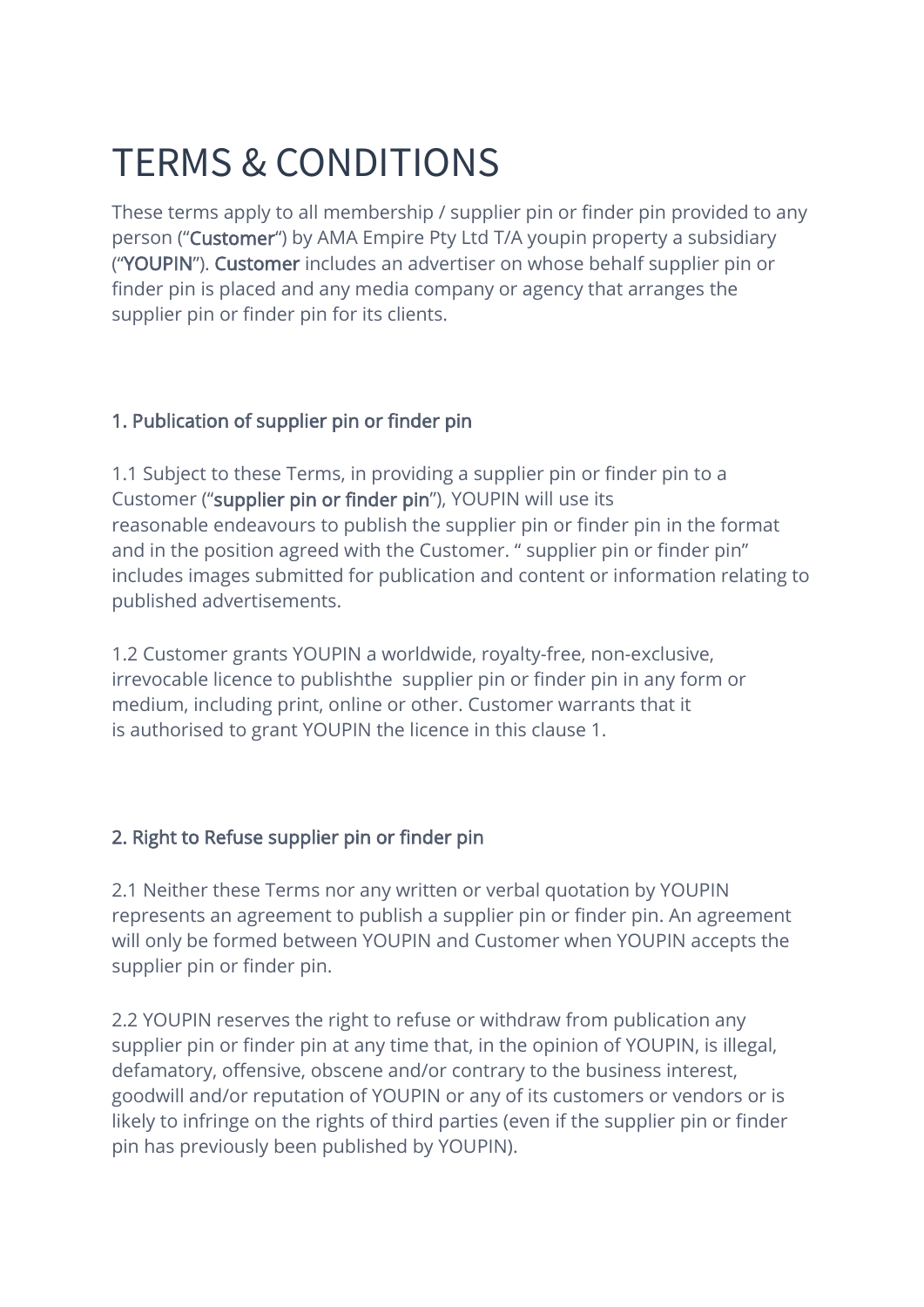## 3. Right to vary Format, Placement or Distribution

3.1 YOUPIN will use reasonable efforts to publish supplier pin or finder pin in the format and in the position requested by the Customer. However, YOUPIN reserves the right to vary the placement of a supplier pin or finder pin.

3.2 Except in accordance with clause 12, YOUPIN will not be liable for any loss or damage incurred by a Customer arising from YOUPIN's failure to publish supplier pin or finder pin in the format and position requested by the Customer.

#### 4. Submission of a supplier pin or finder pin

4.1 Customer warrants to YOUPIN that the publication of the supplier pin or finder pin does not breach or infringe:

- the *Competition and Consumer Act* (Cth) or equivalent State legislation;
- any copyright, trade mark, obligation of confidentiality or other personal or proprietary right;
- any law of defamation, obscenity or contempt of any court, tribunal or royal commission;
- State or Commonwealth privacy legislation or anti-discrimination legislation;
- any financial services law as defined in the Corporations Act 2001 (Cth); or
- any other law or applicable code (including any common law, statute, delegated legislation, rule or ordinance of the Commonwealth, or a State or Territory).

4.2 Customer warrants that if a supplier pin or finder pin contains the name or photographic or pictorial representation of any living person and/or any copy by which any living person can be identified, the Customer has obtained the authority of that person to make use of his/her name or representation or the copy.

4.3 A supplier pin or finder pin containing contact details for the Customer must contain the full name and street address of the Customer. Post office box and email addresses alone are insufficient.

4.4 Customer must not resell supplier pin or finder pin space to any third party without YOUPIN's consent.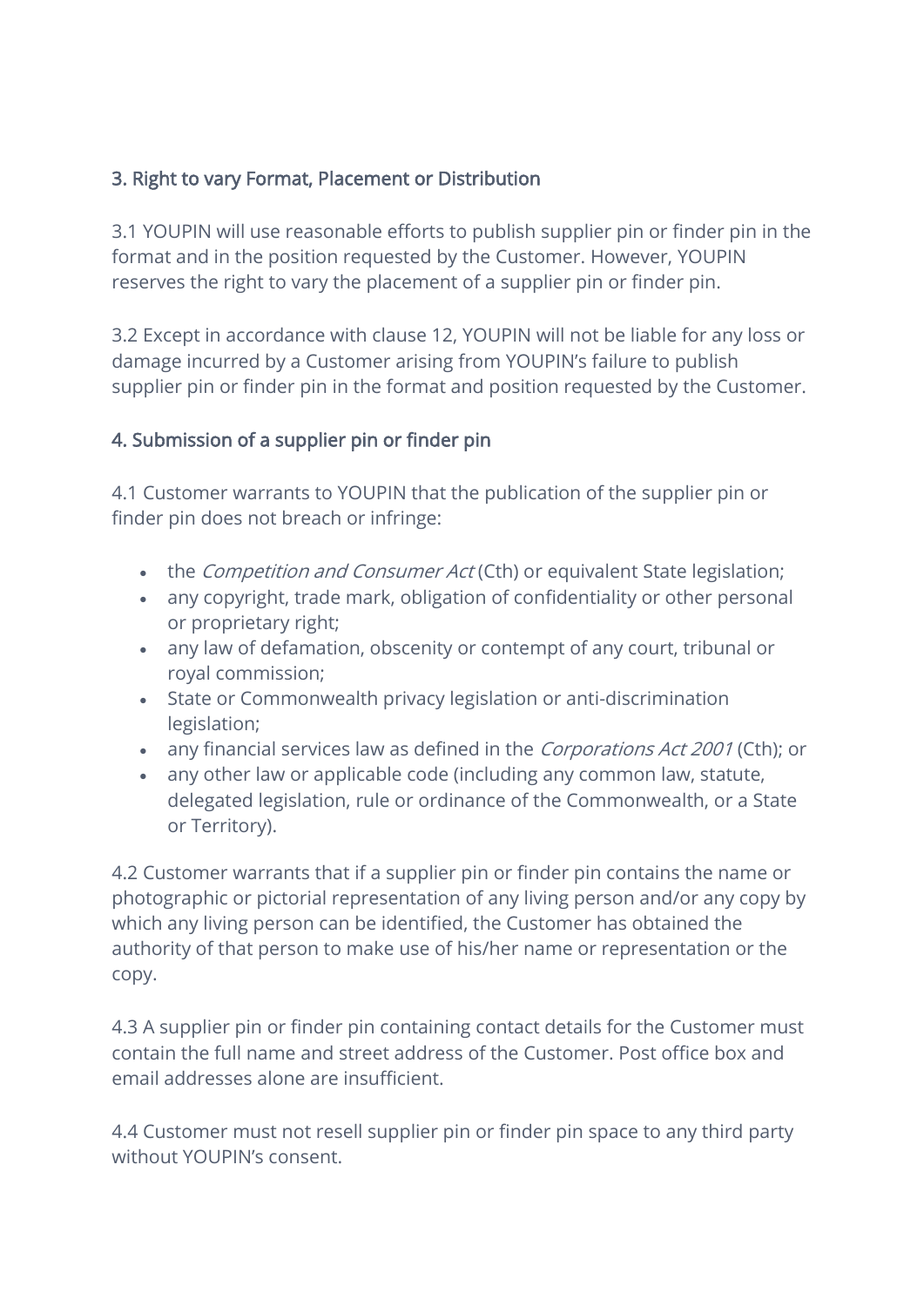4.5 If a supplier pin or finder pin promotes a competition or trade promotion, Customer warrants it has obtained all relevant permits and indemnifies YOUPIN against any loss in connection with the supplier pin or finder pin.

4.6 YOUPIN is not liable for loss or damage from an internet or telecommunications failure.

4.7 Customer acknowledges that YOUPIN may at its discretion include additional features or inclusions such as third party advertisements within online classified supplier pin or finder pin.

# 5. Errors

5.1 YOUPIN does not accept responsibility for any errors submitted by the Customer or its agent.

## 6. In App Purchase Rates and GST

6.1 The Customer must pay for a details of a supplier pin, unless otherwise agreed, at the fee advertised on the app. Rates may be varied at any time by YOUPIN without notice. Customer must pay GST at the time it pays for a supplier pin.

## 7. Payment

7.1 The Customer must pre-pay for all in app purchases.

7.2 Customer must pay the full price for in app credits even if there is an error in the a supplier pin or finder pin, unless the error was YOUPIN's fault.

7.3 A written statement of debt signed by an authorised employee of YOUPIN is evidence of the amount owed by the Customer to YOUPIN.

#### 8. Liability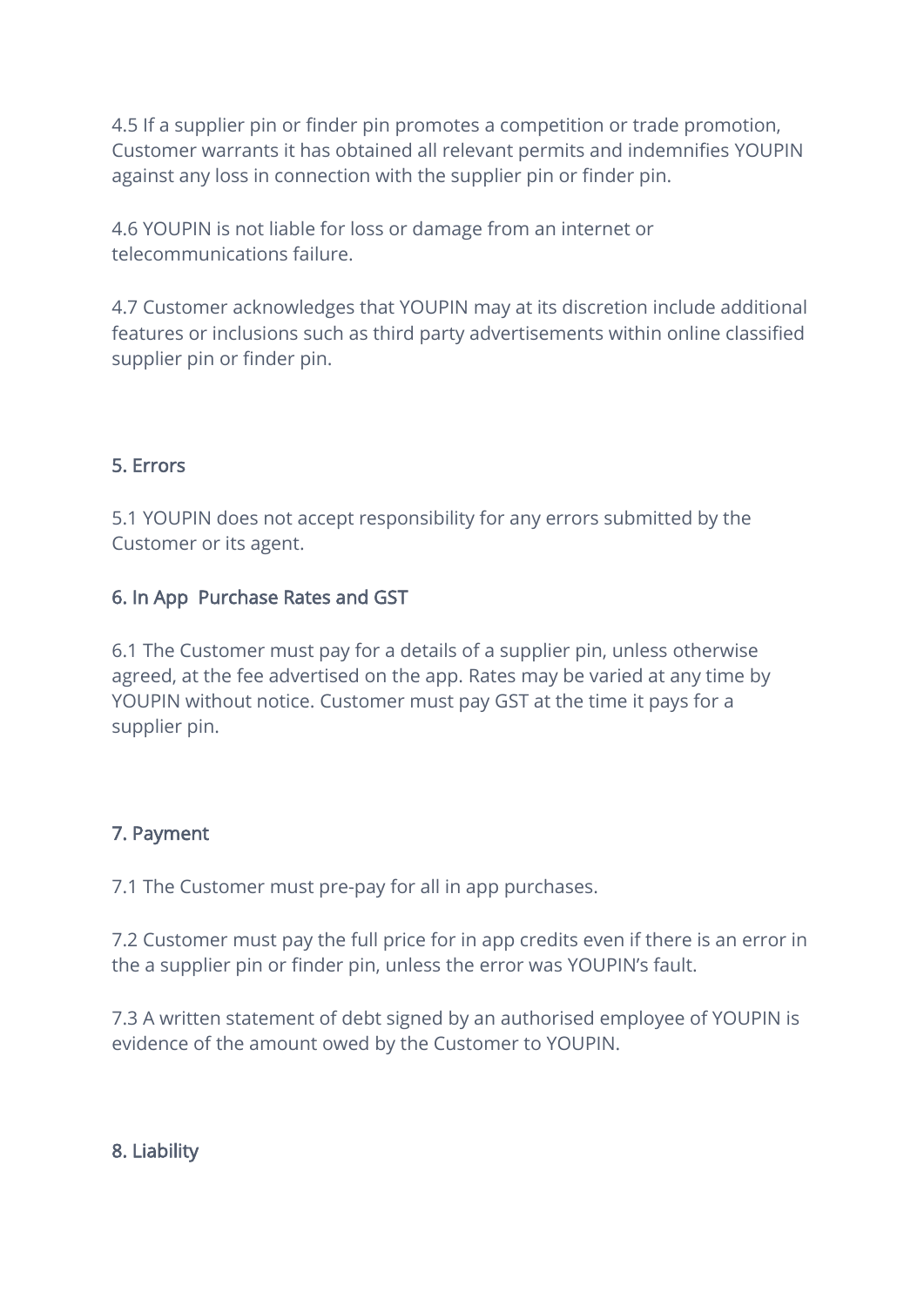8.1 Each of the parties excludes all implied conditions and warranties from these terms, except any condition or warranty (such as conditions and warranties implied by the *Competition and Consumer Act 2010* and equivalent State acts) which cannot by law be excluded ("Non-excludable Condition").

8.2 Each of the parties limits its liability for:

- 1. a) breach of any Non-excludable Condition (to the extent such liability can be limited); and
- 2. b) for any breach of contract caused by or contributed by a party, in the case of YOUPIN, to the re-supply of the supplier pin or finder pin if reasonably possible or payment of the cost of re-supply to Customer and in the case of Customer, the amount paid for the supplier pin or finder pin.

8.3 Subject to clauses 12.1, neither party will, in any circumstances, be liable to the other for any indirect or consequential losses, loss of profits, loss of revenue or loss of business opportunity.

8.4 Subject to clause 12.2, the Customer indemnifies YOUPIN and its officers, employees, contractors and agents (the "Indemnified") against any costs, expenses, losses, damages and liability suffered or incurred by the Indemnified arising from the Customer's breach of these Terms and any negligent or unlawful act or omission of the Customer in connection with the supplier pin or finder pin.

## 9. Privacy

9.1 YOUPIN collects a Customer's personal information to provide the supplier pin or finder pin to the Customer. YOUPIN may disclose this personal information to its related bodies corporate, and other third parties as part of provision of the supplier pin or finder pin.

9.2 YOUPIN provides some published supplier pin or finder pin to third party service providers. Where such pin or finder pin contains personal information, Customer consents to the disclosure of their personal information in the supplier pin or finder pin to third parties and to the personal information being republished by a third party. And to being contacted by

9.3 Customers may gain access to their personal information by writing to the Privacy Officer at *privacy@youpinproperty.com.au*. YOUPIN's privacy policy is at [https://www.youpinproperty.com/privacy-policy/.](https://www.youpinproperty.com/privacy-policy/)